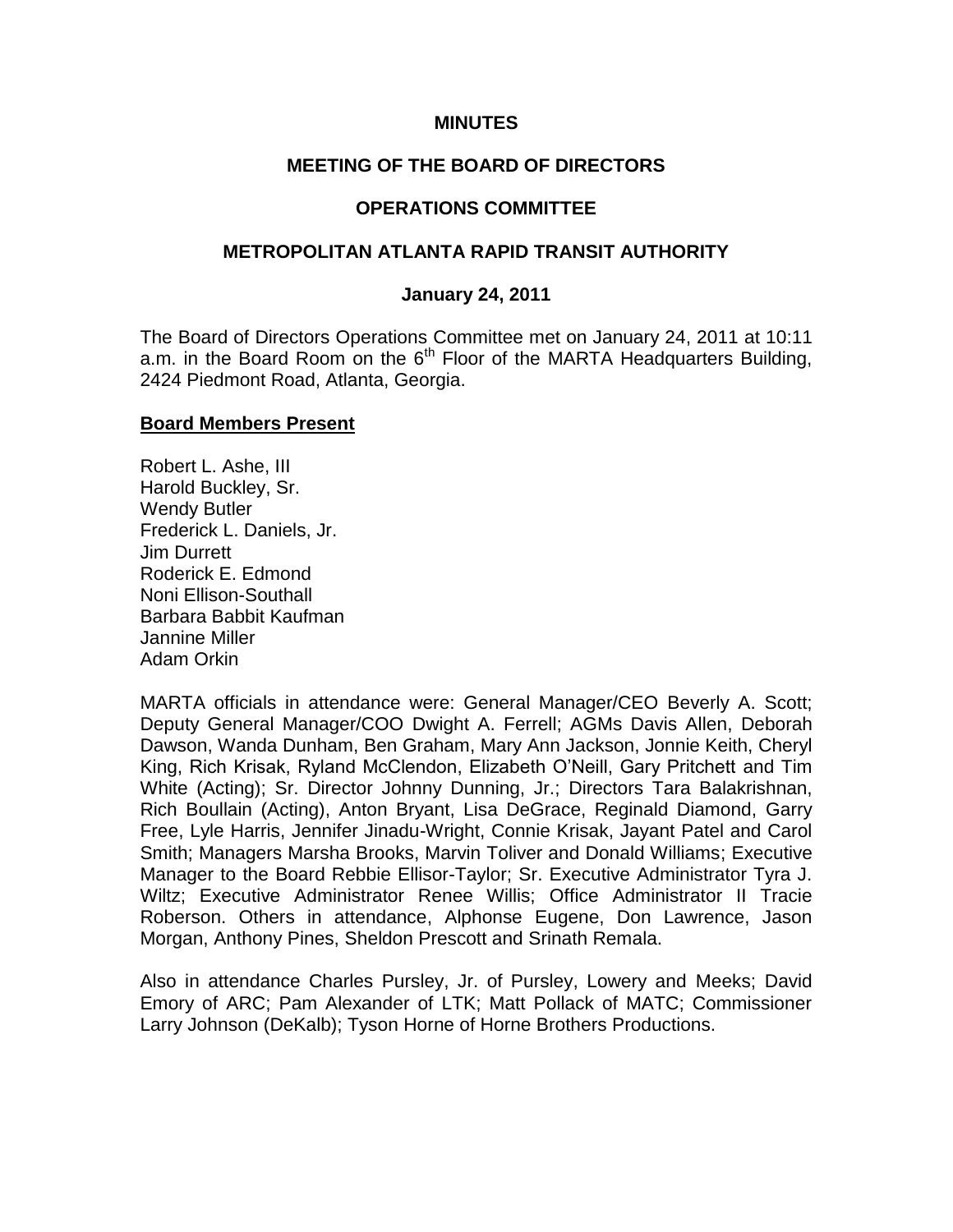## **Approval of November 22, 2010 Operations Committee Meeting Minutes**

On motion by Mr. Durrett seconded by Mr. Daniels, the minutes were unanimously approved by a vote of 9 to 0, with 9 members present.

### **Resolution Authorizing Award of a Contract for the Procurement of Engine Oil, Contract Proposal Number B21010**

Mr. Bryant presented this resolution for Board of Directors' approval authorizing the General Manager/CEO or her delegate to enter into a contract with Great Lakes Petroleum for the procurement of engine oil.

The proposed contract provides for the support of MARTA's engine oil needs for its entire fleet of diesel, CNG and gasoline engine buses, L-Vans and small buses. All engines need oil for lubrication and to a lesser degree cooling. Engine oils have special additives and viscosities that are tailored to specific engine types and operational conditions. Though base oils can be recycled, the additives are severely diminished after 6,000 miles of use. Bus maintenance consumes large quantities of oil during preventative maintenance, daily engine top off and engine rebuilds. The proposed contract term is three years. The proposed average unit price per gallon of oil is approximately 33.8% less than the average unit price paid under the former engine oil contract.

On motion by Mr. Durrett seconded by Mr. Buckley, the resolution was unanimously approved by a vote of 9 to 0, with 9 members present.

### **Resolution Authorizing Award of a Contract for the Procurement of Ten (10) 4-Post Hoists With Support Stands for Browns Mill Heavy Maintenance Facility Under General Services Administration (GSA) Schedule GS-07F-7172B**

Mr. Bryant presented this resolution for Board of Directors' approval authorizing the General Manager/CEO or her delegate to enter into a contract with Automotive Resources, Inc. (ARI) for the procurement of ten (10) 4-post hoists with support stands for Browns Mill Heavy Maintenance Facility.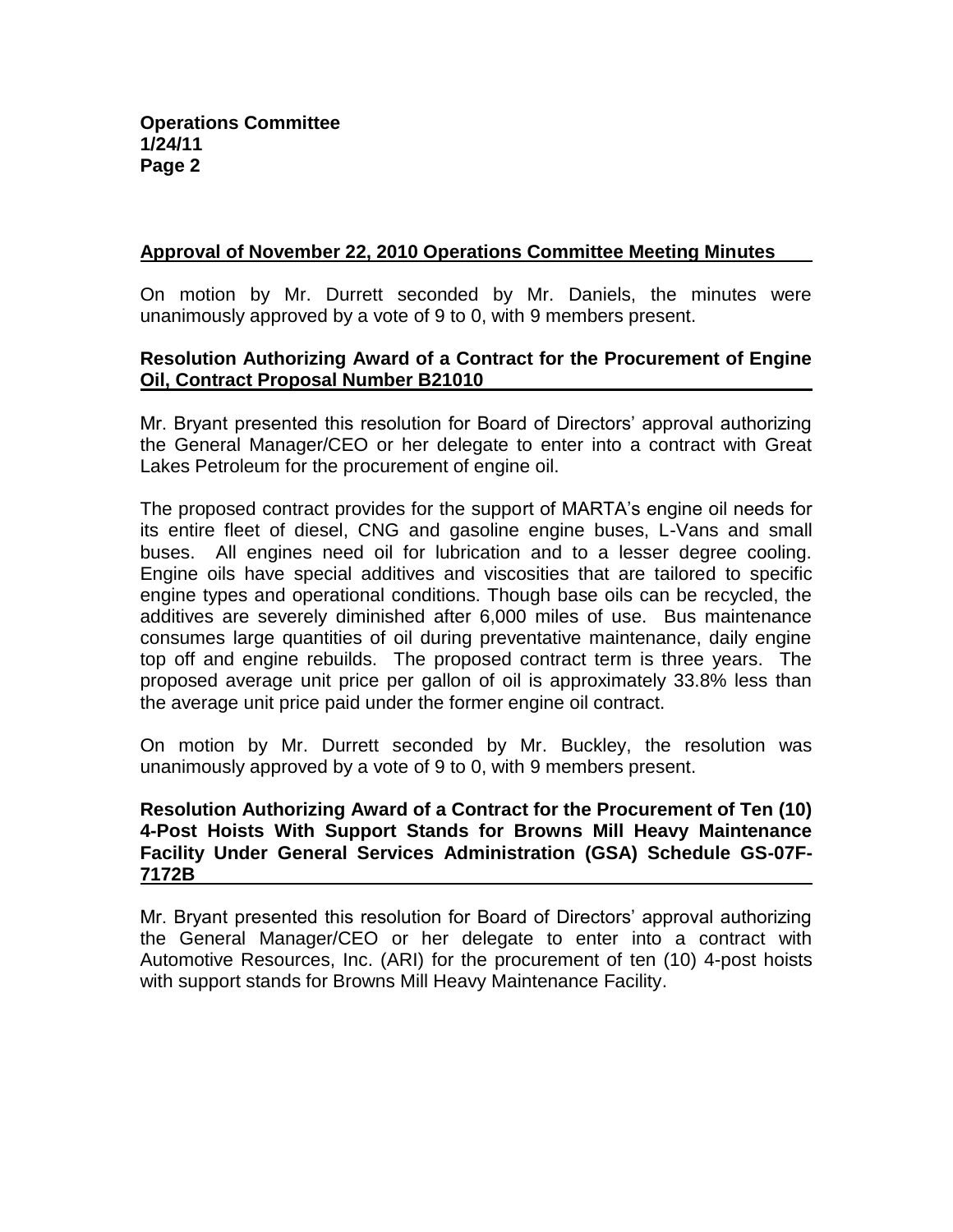The proposed contract provides for the replacement of eight antiquated and inoperable bus lifts at the Browns Mill Heavy Maintenace Facility with ten sets of wheel hoists – four hoists per set for a total of 40 hoists – and 40 support stands.

On motion by Mr. Buckley seconded by Mr. Durrett, the resolution was unanimously approved by a vote of 9 to 0, with 9 members present.

### **Resolution Authorizing Award of a Contract for Water-Based Fire Protection Systems Inspection Maintenance and Testing Services, Contract Proposal Number B20730**

Mr. Free presented this resolution for Board of Directors' approval authorizing award of a contract for water-based fire protection systems inspection, maintenance and testing services.

The proposed contract ensures that the current water-based fire protection system is in compliance with the testing and inspection requirements as defined in Federal, State and Local Fire Codes. Compliance with the various fire codes will be maintained by the contractor's testing, inspections and repairs of the fire protection system.

On motion by Mr. Durrett seconded Mr. Buckley, the resolution was unanimously approved by a vote of 9 to 0, with 9 members present.

# **DEO Report - Resolution Authorizing Award of a Contract for the Procurement of Engine Oil, Contract Proposal Number B21010**

Mr. Diamond presented a DEO Report on the Resolution Authorizing Award of a Contract for the Procurement of Engine Oil, Contract Proposal Number B21010.

# **Operations Key Performance Indicators (KPIs)**

Presentation of the Operations Key Performance Indicators (KPIs) was deferred.

# **Other Matters**

Mr. Ferrell briefed the Committee on MARTA's actions in response to the recent ice storm.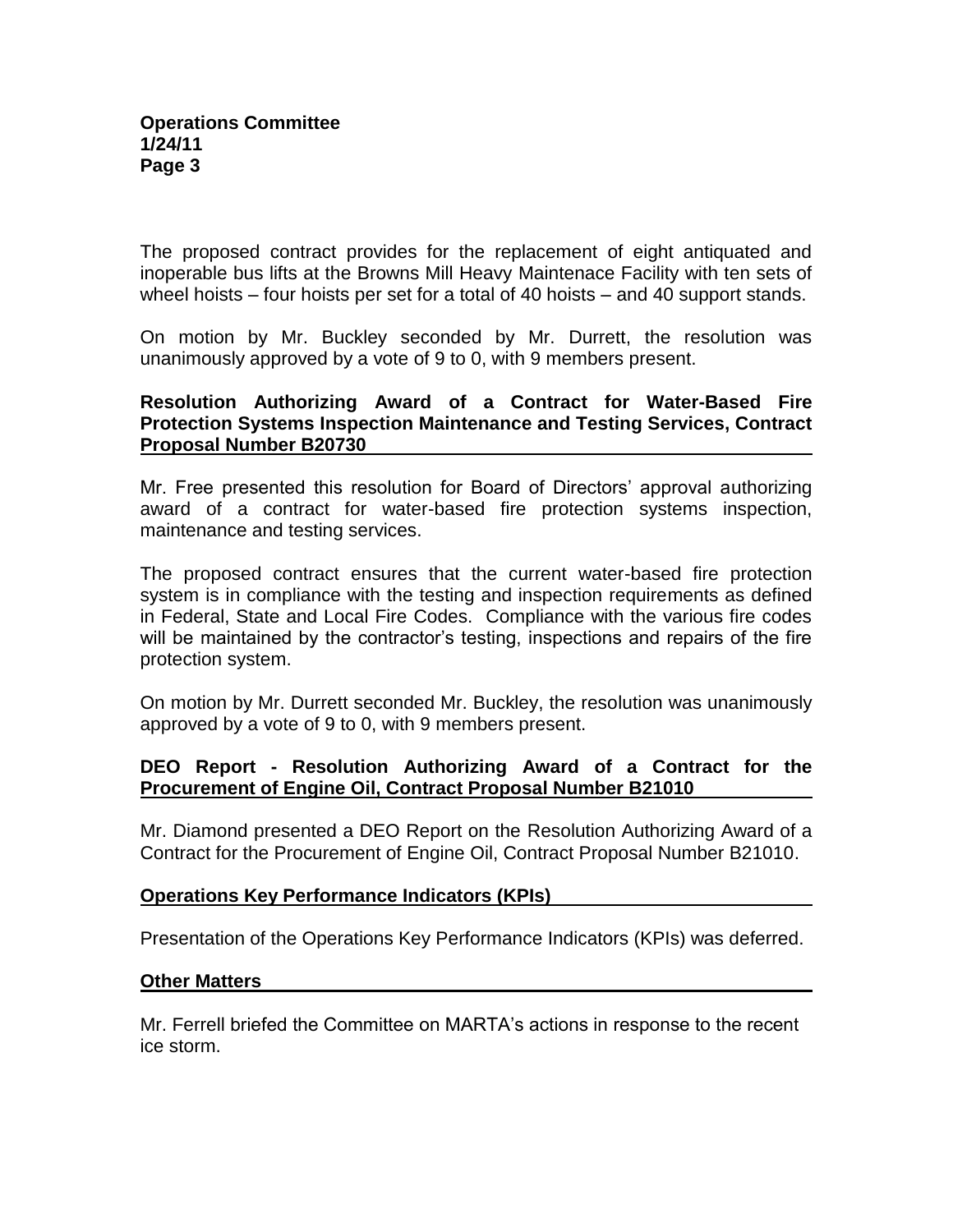## **Operations Committee 1/24/11 Page 4**

Inclement weather began in the MARTA service area on the evening of Sunday, January 9, 2011. By the morning of January 10, approximately 20-25 MARTA buses were stuck on the roads and/or interstates. All bus service was immediately suspended and ultimately cancelled. Rail ran continuously throughout the night; if not, rail would have frozen and the Authority would have been facing a bigger problem. Paratransit dialysis patrons' trips were rescheduled for the following Sunday. On Tuesday, MARTA was faced with the same issue. After working with City of Atlanta on which roads had been cleared, bus service was gradually added back. In the future, MARTA will look into ways to better communicate with its regional partners. Social networking (Facebook, Twitter) was very beneficial in getting information out to the public. Many employees worked diligently throughout the ordeal; some employees came in on Sunday and did not leave work until Thursday. Management greatly appreciates the dedication of these employees. The effort that MARTA put forth during the storm was remarkable.

Mr. Buckley commented as Chair of MARTA's Safety and Security Committee, he would like to personally thank staff; MARTA actions were well thought out and warranted.

Mrs. Kaufman added she felt 100% that MARTA had made the right decisions.

Dr. Scott added that she couldn't be more proud of employees; people did extraordinary things. A lot of lessons were learned. At a regional level, more structure is needed – collectively this region's transit providers can do a better job.

Chairman Durrett also expressed gratitude on behalf of the entire Board to the employees' efforts during the ice storm.

\*\*\*\*\*\*\*\*

Mrs. Kaufman referenced Tab 7 of the Committee Books – Operations Committee Look Ahead – asking Board Members to review these items.